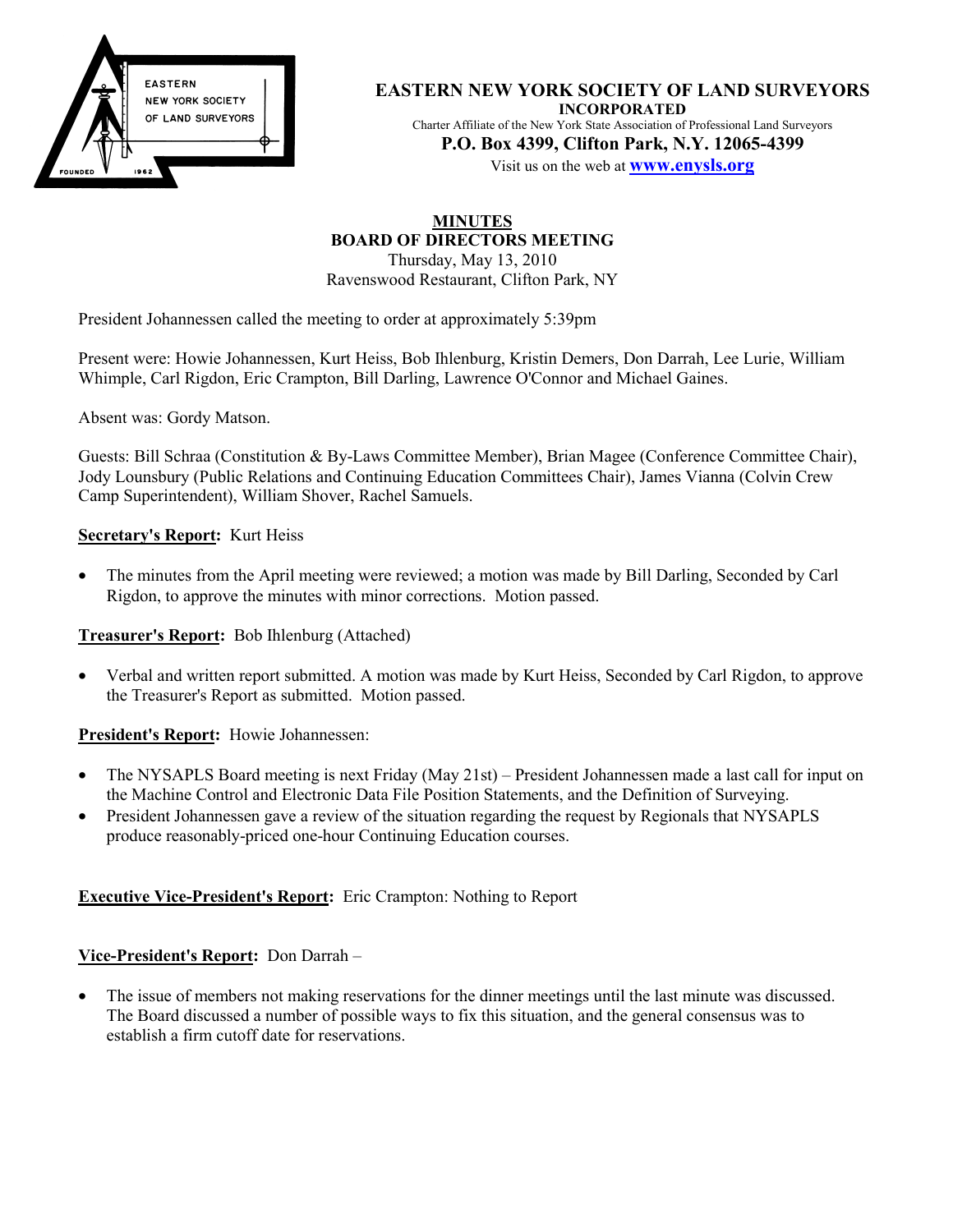## **Committee Reports:**

-----Standing Committees-----

Constitution & By-Laws: Kurt Heiss –

• A Conceptual Draft of changes to the Constitution  $\&$  By-Laws (CBL) was drafted, discussed by the committee, and a revised Conceptual Draft was presented to the Board for their comments. The committee is on target for the established timelines for implementing the changes. The Conceptual Draft will be discussed with the members at the meeting tonight for their input. The next step will be to incorporate comments and submit an Official First Draft to the Board for approval in June.

Scholastic Development: Kristin Demers:

- There will be a raffle tonight.
- The committee received a thank-you letter from a scholarship recipient at the Ranger School.

Ethics and Business Practices: Don Darrah – Nothing to Report

Continuing Education: Jody Lounsbury –

• The committee met and reviewed possible options for ENYSLS to provide one-hour Continuing Education Courses. The committee recommended that if ENYSLS developed courses, it would be more beneficial to our members if they were local/regional in nature. There are several options to have courses approved by providers for less than \$100 per course. The Board discussed the various options, and the general consensus was to wait to see what NYSAPLS would report (at the May 21 meeting) regarding progress on offering such courses for a reasonable price to the Regionals, then decide how ENYSLS will proceed.

Finance: Bill Darling – Nothing to Report.

Membership: Kurt Heiss – Nothing to Report

Legislative: Larry O'Connor – Nothing to Report

Program: Bill Whimple – Nothing to Report

Public Relations: Jody Lounsbury –

• ENYSLS received a check from MHVLSA for their portion of the Hospitality Suite costs. The same room used this year has been booked for the 2011 conference. ENYSLS/MHVLSA will be approaching other Regionals to see if they would like to contribute to the costs of the Hospitality Suite, since the suite is much more popular at Turningstone due to the alcoholic beverage restrictions at that venue. Brian Magee mentioned that Turningstone has come to an agreement with NY State regarding a liquor license for the facility and that alcohol may be available on-site by 2011.

Technical Information: Eric Crampton – Nothing to Report

## **EASTERN NEW YORK SOCIETY OF LAND SURVEYORS, INC.**

| President: C. Howard Johannessen    | <b>Bill Darling</b> | 2011 | C. Howard Johannessen | 2012 | <b>Eric Crampton</b> | 2013                                    |
|-------------------------------------|---------------------|------|-----------------------|------|----------------------|-----------------------------------------|
| Exec. Vice-President: Eric Crampton | Kurt Heiss          | 2011 | Gordon Matson         | 2012 | Don Darrah           | 2013                                    |
| Vice-President: Don Darrah          | Robert J. Ihlenburg | 2011 | Lawrence J. O'Connor  | 2012 | Carl Rigdon          | 2013                                    |
| Secretary: Kurt Heiss               | <b>Lee Lurie</b>    | 2011 | Kristin Demers        | 2012 | <b>Mike Gaines</b>   | 2013                                    |
| Treasurer: Robert J. Ihlenburg      |                     |      |                       |      |                      | <b>Past President - William Whimple</b> |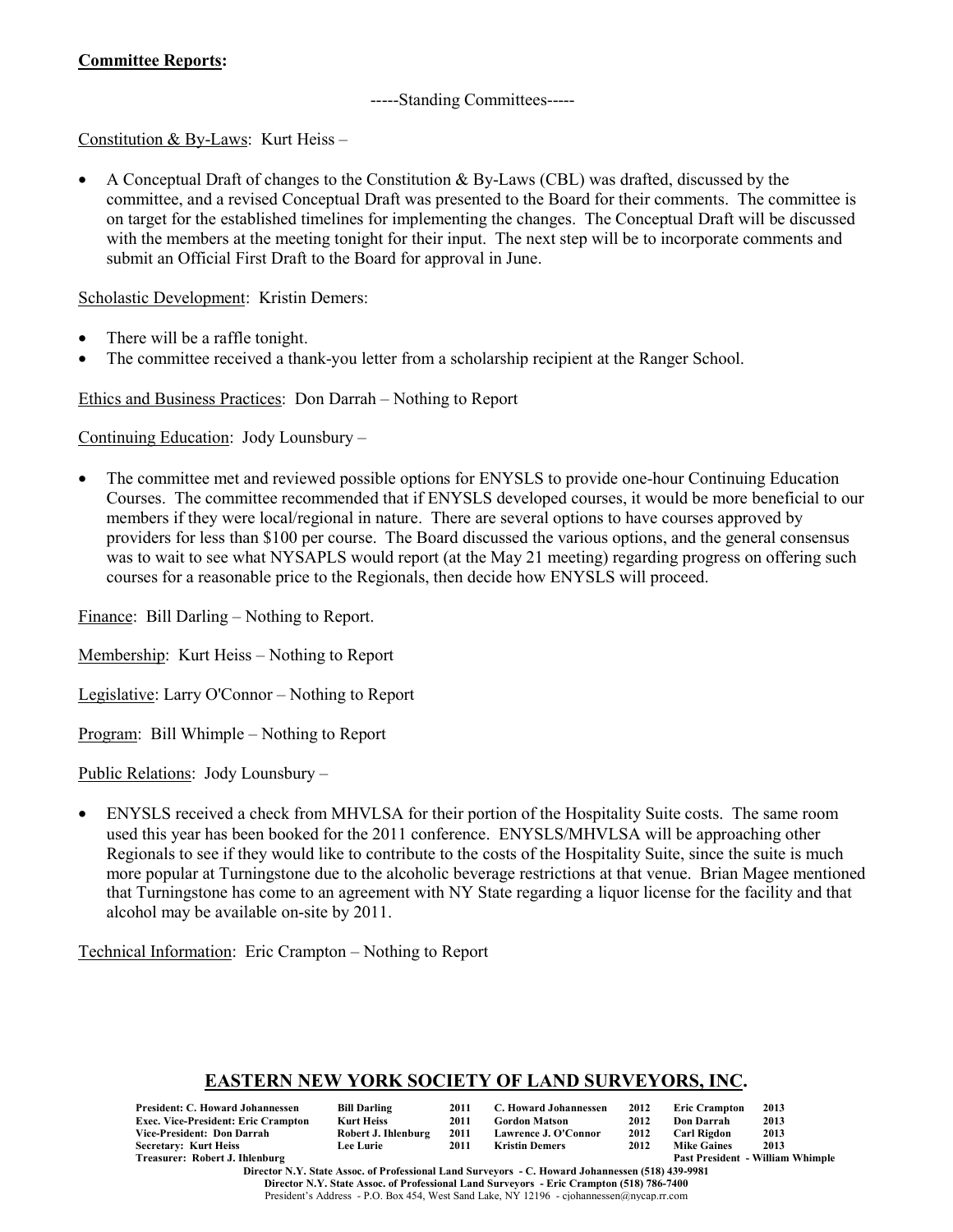-----Temporary and Ad-hoc Committees-----

### Website and Archival Information: Kurt Heiss – Nothing to Report

Conference Committee 2012: Brian Magee –

• Brian Magee gave an update about the recent activities of the NYSPLS Conference Committee (written report attached). It was mentioned that the Continuing Education requirement for Land Surveyors will "sunset" in 2014 if not renewed by the State Legislature.

#### **Old Business:**

No Old Business

#### **New Business:**

No New Business

A motion to adjourn was made by Bill Whimple, seconded by Lee Lurie, and the meeting was adjourned at approximately 6:49pm.

**The next meeting of the ENYSLS Board of Directors will be held on Thursday, June 10th, 2010, at the Offices of CT Male in Latham.**

> Respectfully Submitted, **Kurt J. Heiss, L.S. ENYSLS Secretary** heisskj953@roadrunner.com

#### **EASTERN NEW YORK SOCIETY OF LAND SURVEYORS, INC.**

| President: C. Howard Johannessen    | <b>Bill Darling</b> | 2011 | C. Howard Johannessen | 2012 | <b>Eric Crampton</b> | 2013                                    |
|-------------------------------------|---------------------|------|-----------------------|------|----------------------|-----------------------------------------|
| Exec. Vice-President: Eric Crampton | Kurt Heiss          | 2011 | <b>Gordon Matson</b>  | 2012 | Don Darrah           | 2013                                    |
| Vice-President: Don Darrah          | Robert J. Ihlenburg | 2011 | Lawrence J. O'Connor  | 2012 | Carl Rigdon          | 2013                                    |
| Secretary: Kurt Heiss               | <b>Lee Lurie</b>    | 2011 | Kristin Demers        | 2012 | <b>Mike Gaines</b>   | 2013                                    |
| Treasurer: Robert J. Ihlenburg      |                     |      |                       |      |                      | <b>Past President - William Whimple</b> |

**Director N.Y. State Assoc. of Professional Land Surveyors - C. Howard Johannessen (518) 439-9981 Director N.Y. State Assoc. of Professional Land Surveyors - Eric Crampton (518) 786-7400** President's Address - P.O. Box 454, West Sand Lake, NY 12196 - cjohannessen@nycap.rr.com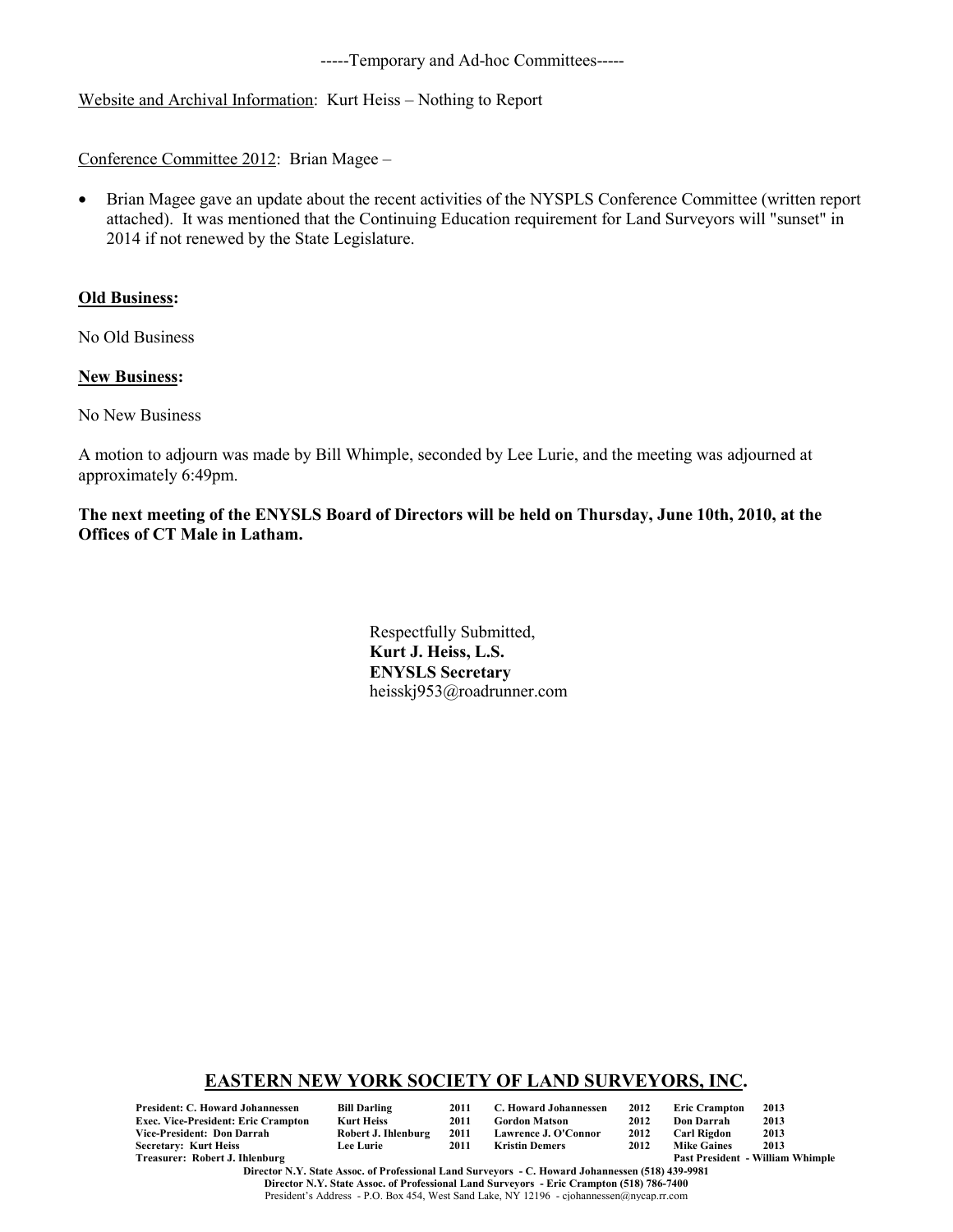# 8:45 AM Eastern New York Society of Land Surveyors, Inc<br>05/10/10 Profit & Loss Detail<br>Accrual Basis March 1 through May 10, 2010

 $\bar{\lambda}$ 

|         | Type                           | Date                     | Num  | Name                            | Memo    | Clr                         | Split |              | Amount |
|---------|--------------------------------|--------------------------|------|---------------------------------|---------|-----------------------------|-------|--------------|--------|
| Balance |                                |                          |      |                                 |         |                             |       |              |        |
|         | Ordinary Income/Expense        |                          |      |                                 |         |                             |       |              |        |
|         | Income                         |                          |      |                                 |         |                             |       |              |        |
|         | Membership Dues                |                          |      |                                 |         |                             |       |              |        |
|         | Deposit                        | 3/30/2010                | 2266 | New York State As               |         | Checking Acc                |       | 10.00        | 10.00  |
|         | Total Membership Dues          |                          |      |                                 |         |                             |       | 10.00        | 10.00  |
|         | <b>Miscellaneous Income</b>    |                          |      |                                 |         |                             |       |              |        |
|         | Cash from dinner               |                          |      |                                 |         |                             |       |              |        |
|         | Deposit                        | 3/12/2010                |      |                                 | Deposit | 175.00                      |       | 175.00       |        |
|         |                                | Total Cash from dinner   |      |                                 |         | 175.00                      |       | 175.00       |        |
|         | Checks for dinner              |                          |      |                                 |         |                             |       |              |        |
|         |                                | Total Checks for dinner  |      |                                 |         | 550.00                      |       | 550.00       |        |
|         | Total Miscellaneous Income     |                          |      |                                 |         | 725.00                      |       | 725.00       |        |
|         | Raffle                         |                          |      |                                 |         |                             |       |              |        |
|         | Deposit                        | 3/12/2010                |      |                                 | Raffle  | 95.00                       |       | 95.00        |        |
|         | Total Raffle                   |                          |      |                                 |         | 95.00                       |       | 95.00        |        |
|         | Total Income                   |                          |      |                                 |         | 830.00                      |       | 830.00       |        |
|         | <b>Expense</b>                 |                          |      |                                 |         |                             |       |              |        |
|         | Professional Fees              |                          |      |                                 |         |                             |       |              |        |
|         | Consulting                     |                          |      |                                 |         |                             |       |              |        |
|         | Check                          | 5/10/2010                | 169  | Kurt Heiss                      |         | WEB SITE FEE                |       | 27.88        | 27.88  |
|         | <b>Total Consulting</b>        |                          |      |                                 |         |                             |       | 27.88        | 27.88  |
|         | <b>Total Professional Fees</b> |                          |      |                                 |         |                             |       | 27.88        | 27.88  |
|         | <b>Program Expense</b>         |                          |      |                                 |         |                             |       |              |        |
|         | Scholarship Awards             |                          |      |                                 |         |                             |       |              |        |
|         | Check                          | 4/8/2010                 | 172  | <b>SHAW FUND</b>                |         | FOR CONTINUE                |       | 240.00       | 240.00 |
|         |                                | Total Scholarship Awards |      |                                 |         |                             |       | 240.00       | 240.00 |
|         | Total Program Expense          |                          |      |                                 |         |                             |       | 240.00       | 240.00 |
|         |                                |                          |      |                                 |         |                             |       |              |        |
|         |                                | Travel & Entertainment   |      |                                 |         |                             |       |              |        |
|         | Check                          | 3/15/2010                | 166  | Albany Beverage C Invoice 8126  |         |                             |       | 494.98       | 494.98 |
|         | Total Entertainment            |                          |      |                                 |         |                             |       | 494.98       | 494.98 |
|         | <b>Meals</b>                   |                          |      |                                 |         |                             |       |              |        |
|         | Directors Meeting              |                          |      |                                 |         |                             |       |              |        |
|         | Check                          | 3/11/2010                | 164  | C.T. Male Associates February D |         |                             |       | Checking Acc |        |
| 81.99   | 81.99                          |                          |      |                                 |         |                             |       |              |        |
|         |                                | Total Directors Meeting  |      |                                 |         |                             |       | 81.99        | 81.99  |
|         | Meals - Other                  |                          |      |                                 |         |                             |       |              |        |
|         | Check                          | 4/8/2010                 | 170  | Little Anthony's                |         | food for shadow day         |       | 109.35       | 109.35 |
|         | Check                          | 4/8/2010                 | 171  | <b>IHLENBURG</b>                |         | TIP TO LITTLE ANTHONY 20.00 |       |              |        |
|         | Total Meals                    |                          |      |                                 |         |                             |       | 211.34       | 211.34 |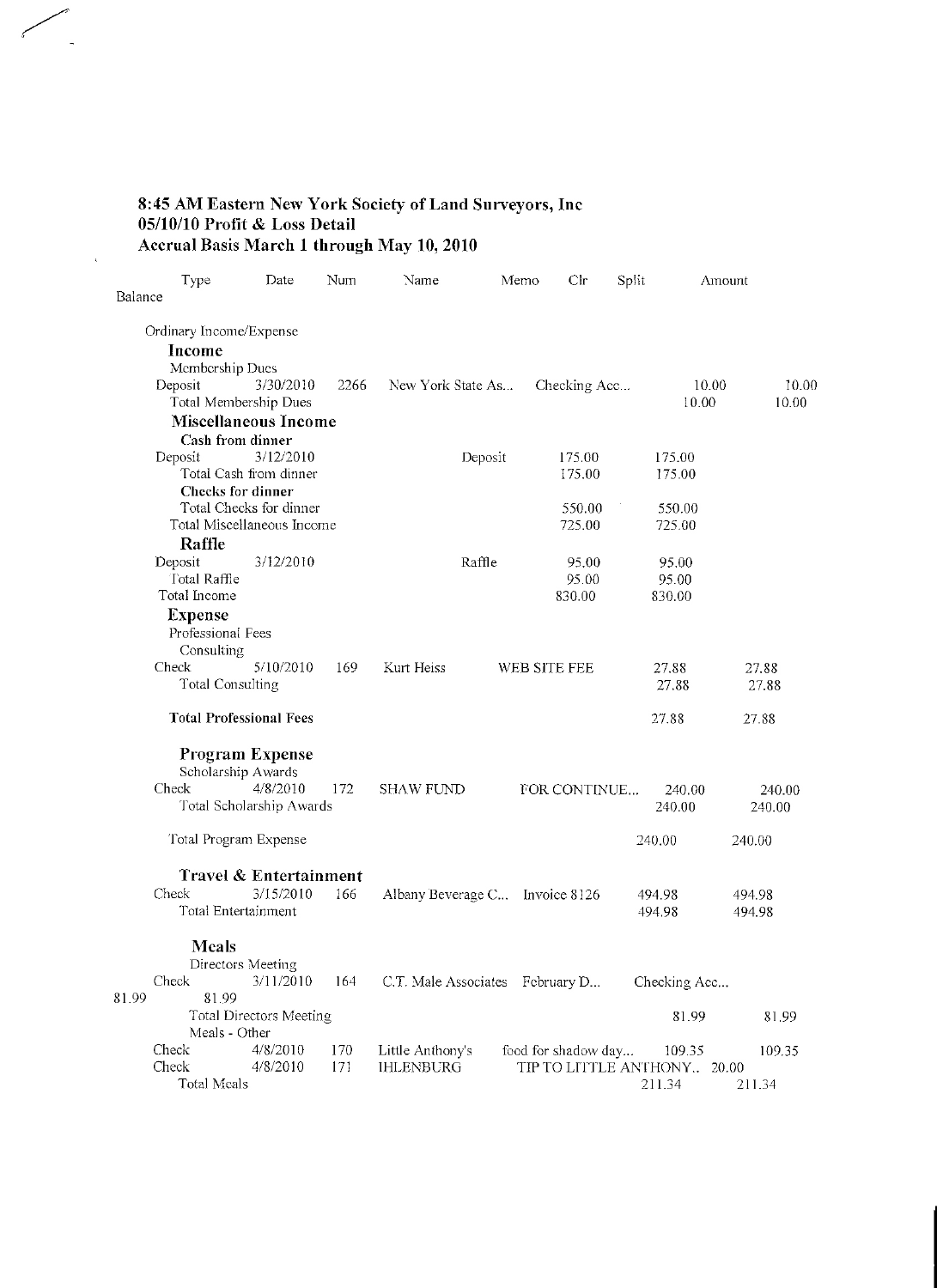|                    | 05/10/10 Profit & Loss Detail |     | 8:45 AM Eastern New York Society of Land Surveyors, Inc<br>Accrual Basis March 1 through May 10, 2010 |               | page 2   |        |
|--------------------|-------------------------------|-----|-------------------------------------------------------------------------------------------------------|---------------|----------|--------|
|                    | Travel & Ent - Other          |     |                                                                                                       |               |          |        |
| Check              | 3/12/2010                     | 165 | Manna's Restaurant                                                                                    | DINNER 29 $@$ | 270.11   | 270.11 |
| Check              | 3/30/2010                     | 167 | QUALITY INN ALBAN SHADOW DAY 683.50                                                                   |               |          | 953.61 |
|                    | Total Travel & Ent - Other    |     |                                                                                                       |               | 953.61   | 953.61 |
| Total Travel & Ent |                               |     |                                                                                                       | 1,659.93      | 1,659.93 |        |

------

 $\frac{1}{2}$ 

**Total Expense** 1,927.81 1,927.81 Net Ordinary Income  $-1,097.81$  $-1,097.81$ 

Uvest Account Valute 04/30/2010 \$39,816.71 (\$39,158.21)

 $\ddot{\phantom{a}}$ 

 $\epsilon$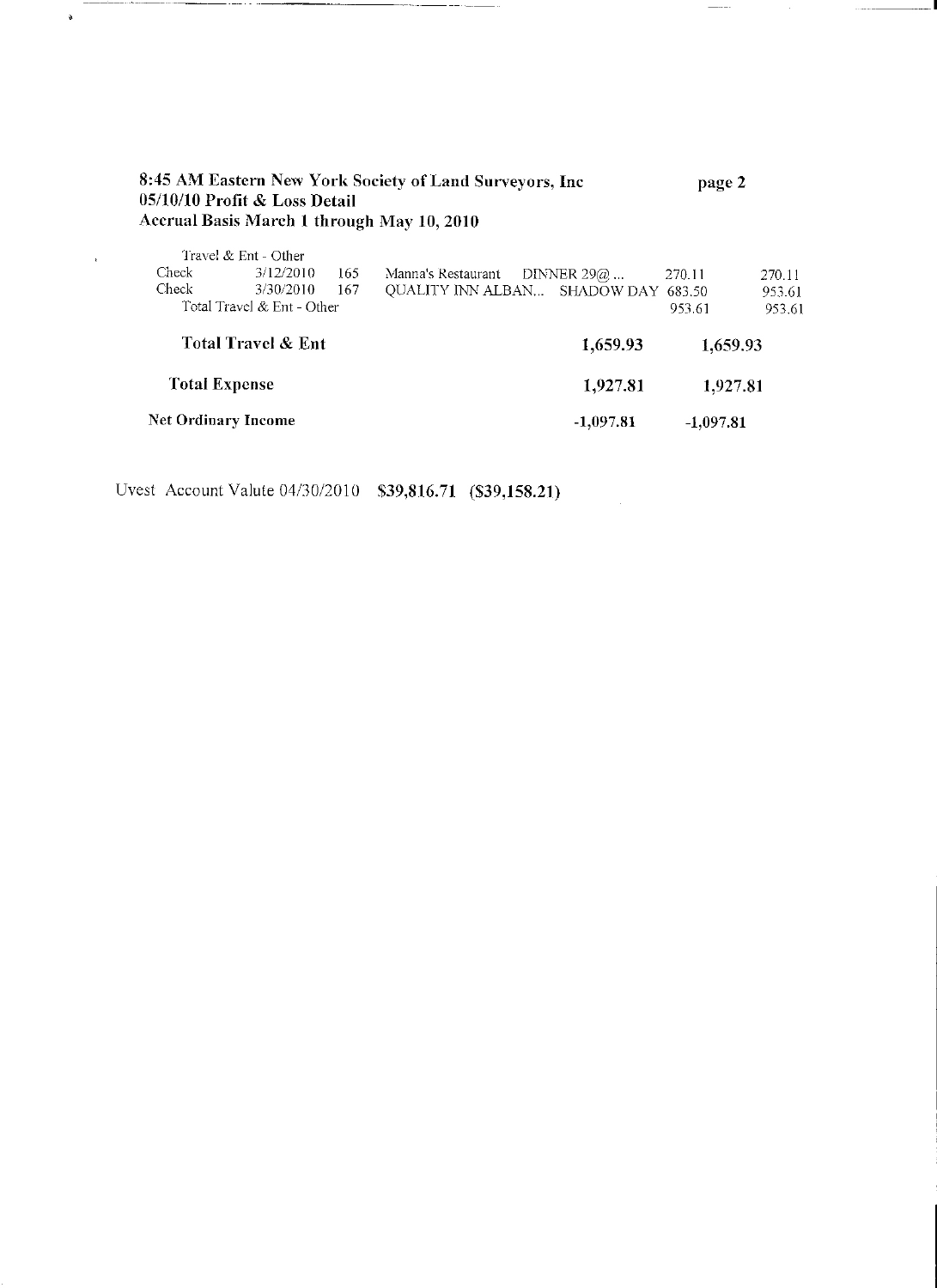## NYSAPLS Conference Committee Meeting Report

## Phone Conference of April 12, 2010

Of the 749 registered attendees of the 2010 conference there about 400 LS, NYSAPLS members.

It was reported by myself and others that the cost of the conference in relation to the number of credits earned was a concern of regional members. Chairman Stigner believes the pricing to be comparable with nearby states. The new conference model will be full day Wednesday and Thursday and half day Friday. This should be able to provide approximately 19 credit hours. It was suggested that perhaps the regionals suggest changes to the conference format. Among other things – the conference income has been able to allow the association to hold the line on any dues increase.

It was decided to offer an all-inclusive registration including full seminar attendance, Wednesday and Thursday Receptions, Wednesday and Thursday lunch and a comedy club ticket for Approx. \$435. Would cost \$455 ordered individually.

Lunch tickets will be \$25. Last year lunch cost about \$19 per person.

There was no hotel rebate last year and there will not be one this year.

Map Contest needs more entries. Talk it up in Region, possibly have a local contest and submit winners.

Committee will be looking to attract new exhibitors and sponsors. Want to get more local exhibitors.

#### Phone Conference of April 19, 2010

Draft budget was agreed upon by the committee to be forwarded to the Finance Committee for review.

A conference call with exhibitors to discuss feed back comments submitted at the 2010 conference was scheduled for April 21. All paying exhibitors were requested to participate.

## Phone Conference of April 21, 2010

Conference call with exhibitors. Only 3 exhibitors called in.

Main concern was the amount of traffic in the hall.

Lunch will be held in the hall and will be expanded to 2 hours. There will be two lunches in the hall.

An attempt will be made to stagger seminar break times.